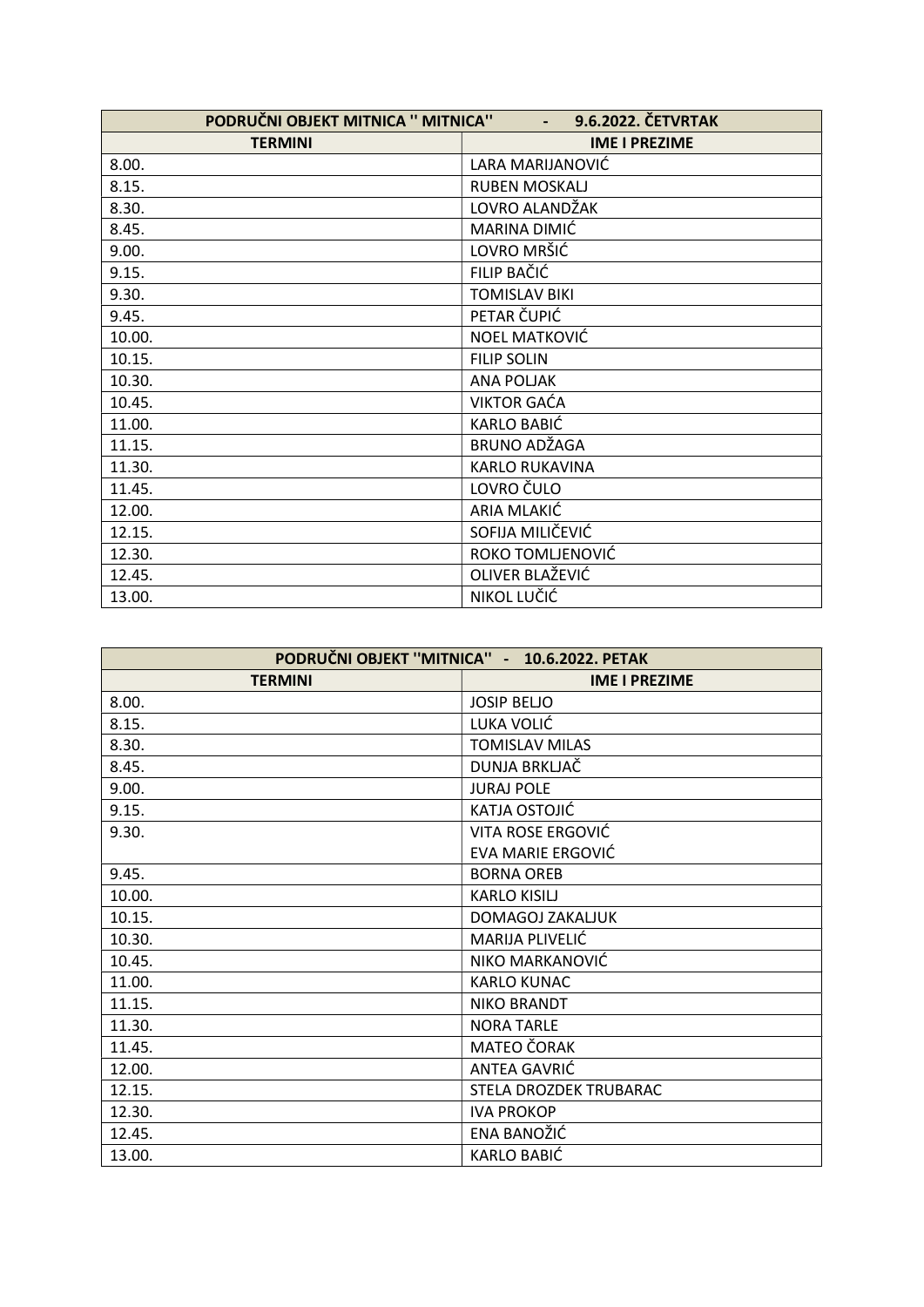| PODRUČNI OBJEKT "VUKOVAR NOVI" - 13.6.2022. PONEDJELJAK |                          |
|---------------------------------------------------------|--------------------------|
| <b>TERMINI</b>                                          | <b>IME I PREZIME</b>     |
| 8.00.                                                   | JAN KRIŽIĆ               |
| 8.15.                                                   | <b>LEON KRISTAJ</b>      |
| 8.30.                                                   | JAKOV SAMARDŽIĆ          |
| 8.45.                                                   | <b>TOMISLAV BRIZGALO</b> |
| 9.00.                                                   | <b>ANTE GLAVOTA</b>      |
| 9.15.                                                   | <b>TOMA KONJEVOD</b>     |
|                                                         | NIKOLA KONJEVOD          |
| 9.30.                                                   | LEO IŠTUK                |
| 9.45.                                                   | TENA BOŠNJAK             |
| 10.00.                                                  | <b>ALEKSEJ KOMNENOV</b>  |
| 10.15.                                                  | <b>FRAN KUNAC</b>        |
| 10.30.                                                  | MARKO BABIĆ              |
| 10.45.                                                  | <b>ADRIAN ĐIPALO</b>     |
| 11.00.                                                  | <b>GABRIJELA ĐURIĆ</b>   |
| 11.15.                                                  | TARA POPOVIĆ             |
| 11.30.                                                  | LANA ROHAČEK             |
|                                                         | <b>IVONA ROHAČEK</b>     |
| 11.45.                                                  | <b>IVANO CVITKOVIĆ</b>   |
| 12.00.                                                  | ZOE DERMIŠEK             |
| 12.15.                                                  | <b>MARIJA HEGOL</b>      |

| CENTRALNI OBJEKT - 14.6.2022. - UTORAK |                       |
|----------------------------------------|-----------------------|
| <b>TERMINI</b>                         | <b>IME I PREZIME</b>  |
| 8.00.                                  | LADA TOMAŠIĆ          |
| 8.15.                                  | <b>CVITA KOSTIĆ</b>   |
| 8.30.                                  | PAOLA RADOŠ           |
|                                        | ANTEA RADOŠ           |
| 8.45.                                  | MAGDALENA PAVLOVIĆ    |
| 9.00.                                  | DORA ŠEREMT           |
| 9.15.                                  | LEON FORIŠ            |
| 9.30.                                  | RITA LEHOLAT          |
| 9.45.                                  | FRAN GABRIJEL VORGIĆ  |
| 10.00.                                 | TIN LUKIĆ             |
| 10.15.                                 | MARIE BRAĆ            |
| 10.30.                                 | PAVAO HUK             |
| 10.45.                                 | <b>JOSIP KOS</b>      |
| 11.00.                                 | <b>OLIVER HOMA</b>    |
| 11.15.                                 | MARIJA VIDRAČ         |
| 11.30.                                 | <b>BRUNA BAJAC</b>    |
| 11.45.                                 | <b>SOKRAT MUHADRI</b> |
| 12.00.                                 | <b>IVOR ŠIRKA</b>     |
| 12.15.                                 | LEONA ŽUPANOVIĆ       |
| 12.30.                                 | <b>ELIN RAMLJAK</b>   |
| 12.45.                                 | VEDRANA PAVLOVIĆ      |
| 13.00.                                 | GABRIJELA ŠANTIĆ      |
|                                        |                       |